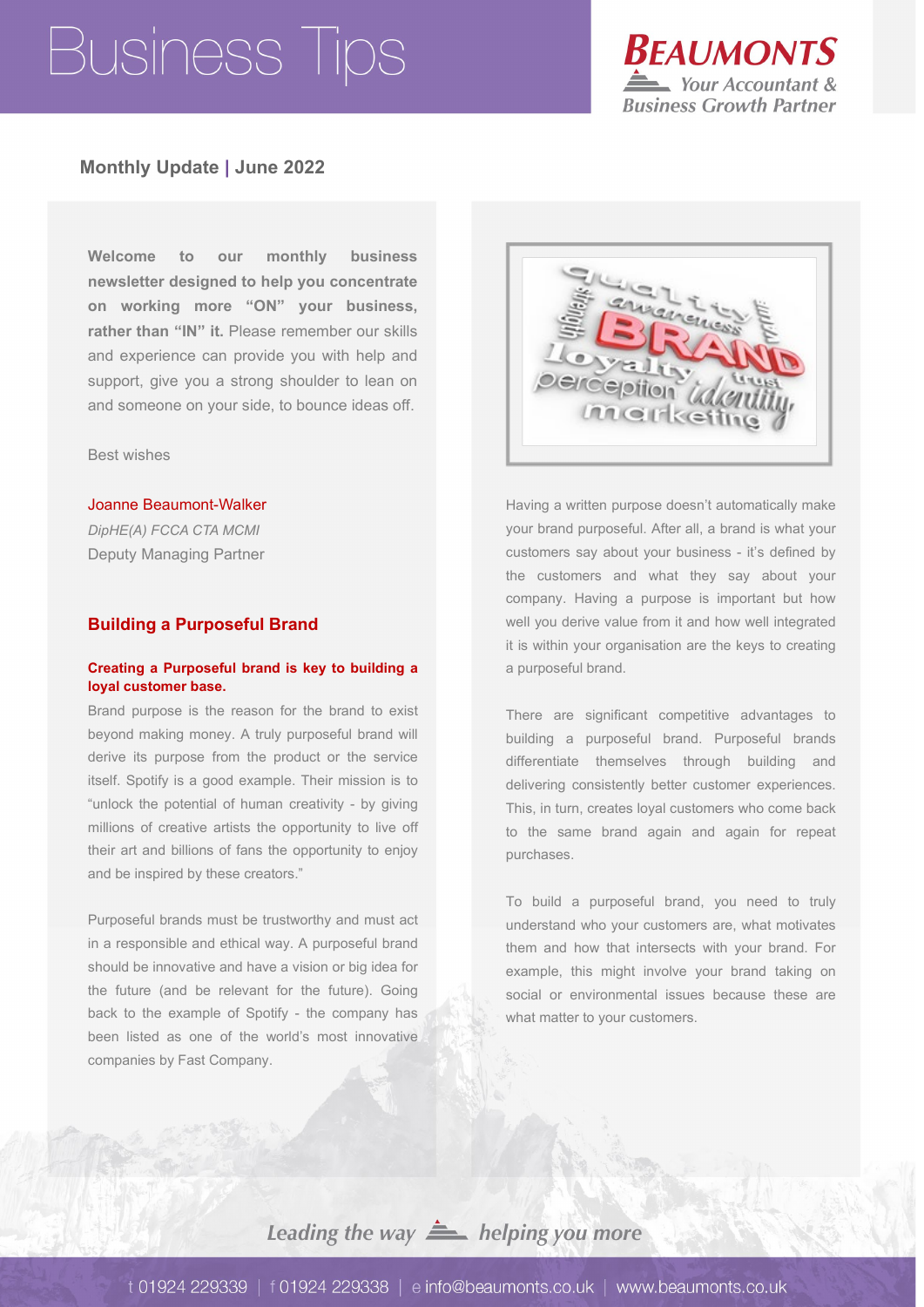

## **Monthly Update | June 2022**

Once you have identified the key issues that your brand will align itself to, you must ensure consistency in establishing a sense of purpose both inside and outside your firm.

Another significant benefit of brand purpose is the impact that it has on a business's ability to attract talented employees. People want to work for brands that have a clear vision and a sense of purpose – they want their work to have greater meaning than a pay cheque and they want to feel like their work is helping to make a positive impact on the world around them.

Creating a purposeful brand is a long term objective. People buy benefits not brands. By building your brand around the benefits that you promise to customers rather than the products or services that you make, you will be able to elevate your brand beyond the competition. A good example of this is TOMS, who built their brand around giving one pair of shoes to charity, for every pair that is purchased by a customer. They make and sell shoes, but their purpose is to make shopping for shoes a charitable action. This helped them to build a purposeful brand that resulted in loyal customers, which drove the success of the business.

## **Stagflation**

### **What could it mean for your business?**

Stagflation is a combination of stagnant output and rapidly rising prices.

Stagflation has been in the press a lot lately as financial analysts fear the toxic cocktail of rising prices and slow economic growth.

Post-pandemic supply chain bottlenecks, combined with rising energy prices and the economic effects of the war in Ukraine are seen as the main contributors to the current economic challenges.

The rise in energy prices is already starting to impact the profit margins of businesses. There is also an intense shortage of human capital which is driving up the cost of hiring good people as firms compete to attract the best and brightest talent.



The cost of borrowing is also starting to increase as interest rates creep higher and higher. This will put businesses under increased financial pressure. The tone from economists in the financial services sector is cautious, with further interest rate increases expected later this year. Consumer confidence is falling somewhat and people are tightening their belts and spending less where they can.

All of the above combines to make the current trading environment very difficult for businesses. The best way for businesses to combat stagflation is to find ways to improve productivity. Investing in more efficient software or process improvements can help to streamline your business operations and increase productivity without hiring additional employees.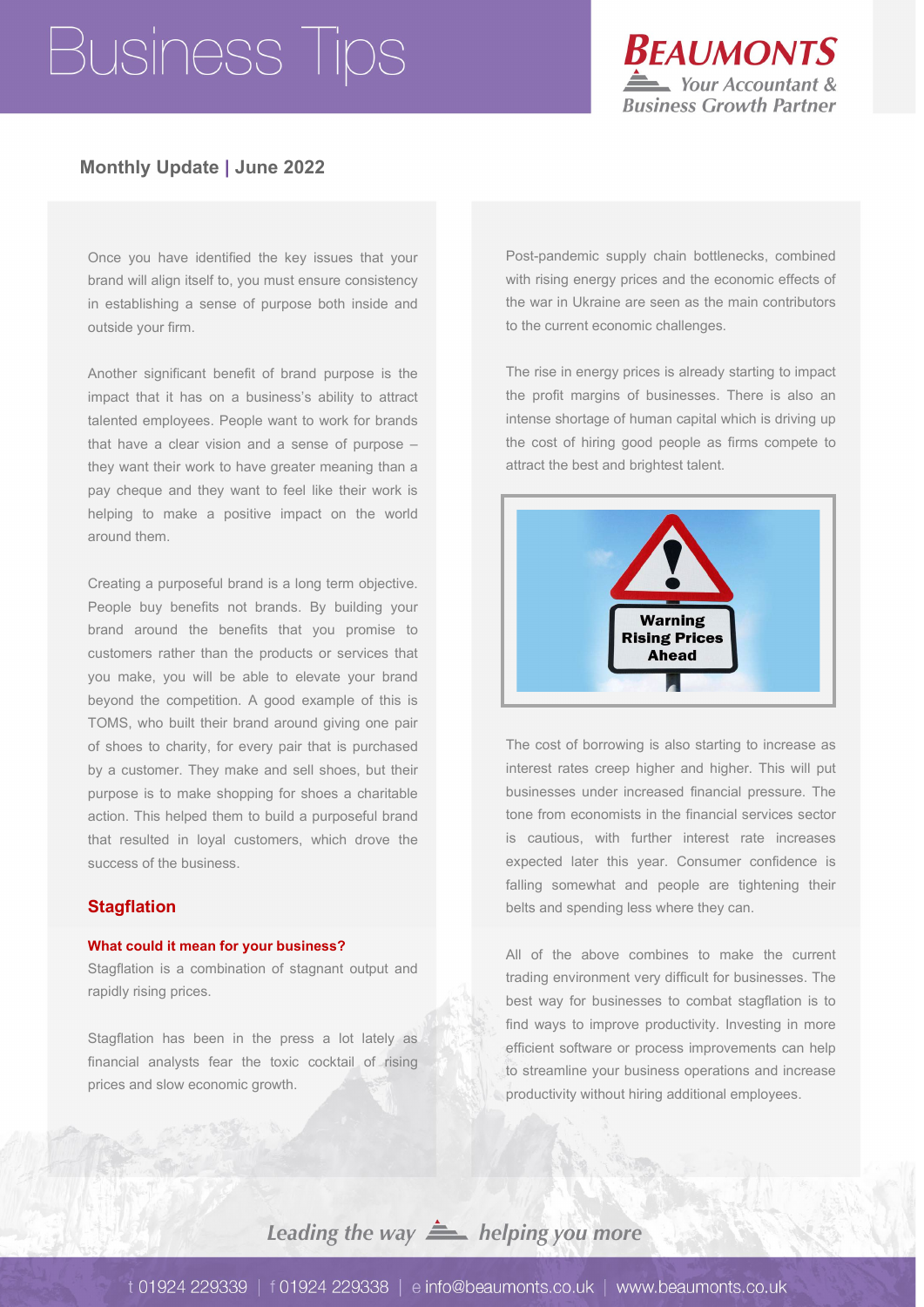

## **Monthly Update | June 2022**

Businesses should also focus on bolstering their balance sheet. During a period of stagflation, revenue may flatline while costs keep going up. As such, businesses should prepare for tough times by minimizing debt and building cash reserves. Your firm should focus on cashflow. Chase down debts and tighten up your payment terms. It can also help to negotiate longer payment terms with your own suppliers.

Stagflation is a tough environment in which to operate any business. Costs rise and sales slow or even decline. Use it as an opportunity to review your current business model, make tough decisions and build your business into a stronger, leaner enterprise.

#### **Compassionate Leadership**

## **Compassionate leadership boosts morale and helps managers to build trust with their team.**

Compassionate leadership combines management skills with empathy. Compassionate leaders are supportive, encouraging and are committed to improving the happiness of their team. All of this results in a more effective and engaged team.

In today's hybrid working environment, where some people are physically present and others are working remotely, compassionate leadership has arguably never been more important. By creating a culture of compassion and respect, managers can expect to see improved levels of employee engagement and collaboration. This helps to build a working environment where employees feel safe and valued, which in turn results in increased employee loyalty and retention.

Compassionate leaders are good at expressing gratitude towards others. Employees want to be appreciated and feel like their work is valued.

Compassionate leaders demonstrate kindness by showing gratitude to everyone in the team, not just the top performers. Through kindness and recognition, you can earn the loyalty and respect of your team members.

Compassionate leaders tend to adopt a coaching management style. They encourage and guide their team members rather than give orders. Compassionate leaders encourage the team to approach projects with optimism, inspiring the team to use their talents and to try creative and innovative ideas.

Arguably the most important traits of compassionate leaders are the ability and willingness to listen and learn. By taking the time to learn about your people, how they think and how they work, you can start to understand them and create better relationships with them. If you understand what drives your people, you can direct them to focus on certain tasks or projects that fit best with their strengths. This will help them to succeed which in turn, will ensure that your employees feel valued and more motivated.